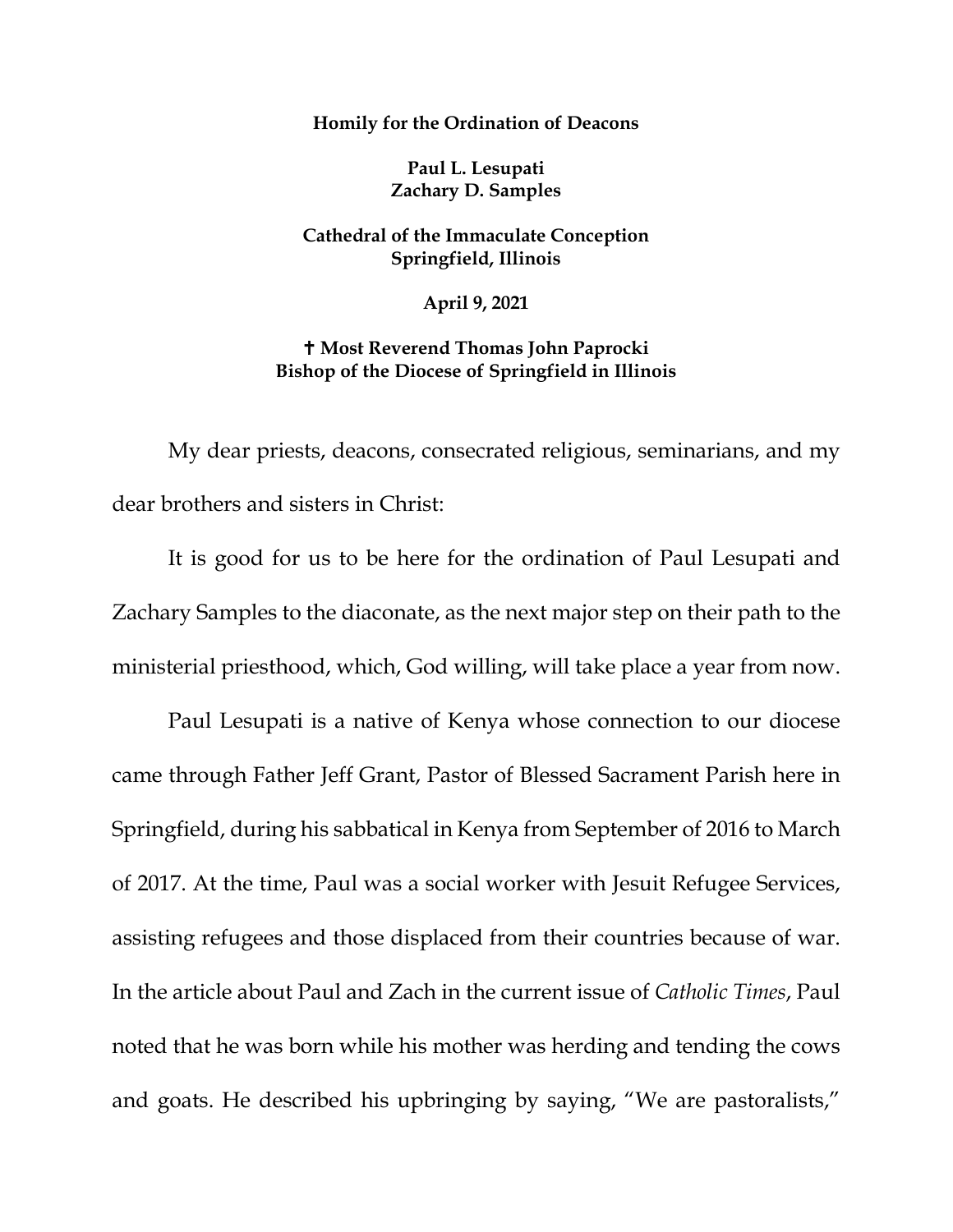noting that much can be learned about life while working alongside parents who take care of sheep and goats, especially "those who are sick, lame and also the stubborn ones." I am sure, Paul, that you will find many opportunities in our diocese to minister to the sick, the lame, and yes, even some stubborn ones!

I also wish to take this opportunity to express my greetings and gratitude to members of Paul's family who could not be present with us today in person, especially his parents, who are participating by livestream video. We appreciate your sharing your son and brother as a missionary of Our Lord with us in a distant land. While we are separated by a vast ocean, we are spiritually close to each other in our prayers and our shared faith.

Zach Samples' roots and upbringing are more proximate, as he grew up with his family as parishioners of Our Lady of Lourdes Parish in Decatur. After attending Mount Zion High School, Zach earned both his bachelor's degree in history and his master's degree in college student affairs at Eastern Illinois University in Charleston. Zach traces his vocation to an experience of feeling called by Our Lord during Eucharistic adoration. That experience radically changed his life, as Our Lord has an uncanny way of doing since

2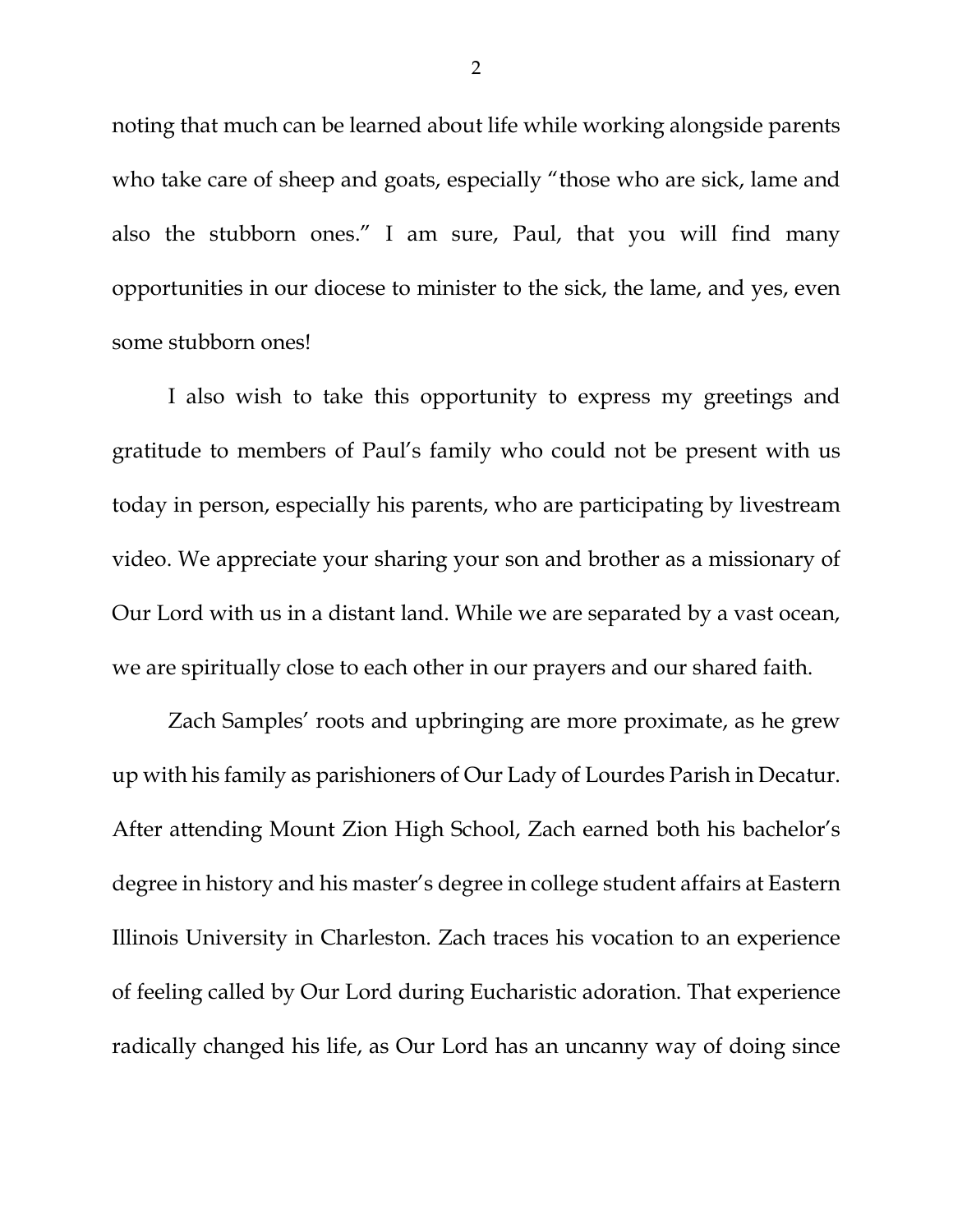the time when He called His first disciples with the simple invitation, "Come, follow me."

When our souls are cleared of the clutter that clogs our hearing of the Lord speaking to us, His call is irresistible. I am grateful to Paul and Zach for listening to the voice of Our Most Holy Redeemer and saying yes to His call. You will have a profound impact on countless lives in the years ahead through your ordained ministry, many more than you may realize.

To illustrate the impact that one person can have on the life of another, I would like to tell you a story. As I have mentioned on many occasions, I am an avid reader of books about Abraham Lincoln. In all my reading of Lincoln biographies and commentaries, one story I had never come across was recently shared with me by Father Seth Brown, Parochial Vicar at Blessed Sacrament parish here in Springfield. The story goes like this:

On a crowded New Jersey train platform in 1863, a young man stood in a swarm of passengers jostling to buy their tickets before the train's departure. In the flurry of confusion and activity, the young man was knocked off balance, and slipped into the narrow gap between the platform and the train.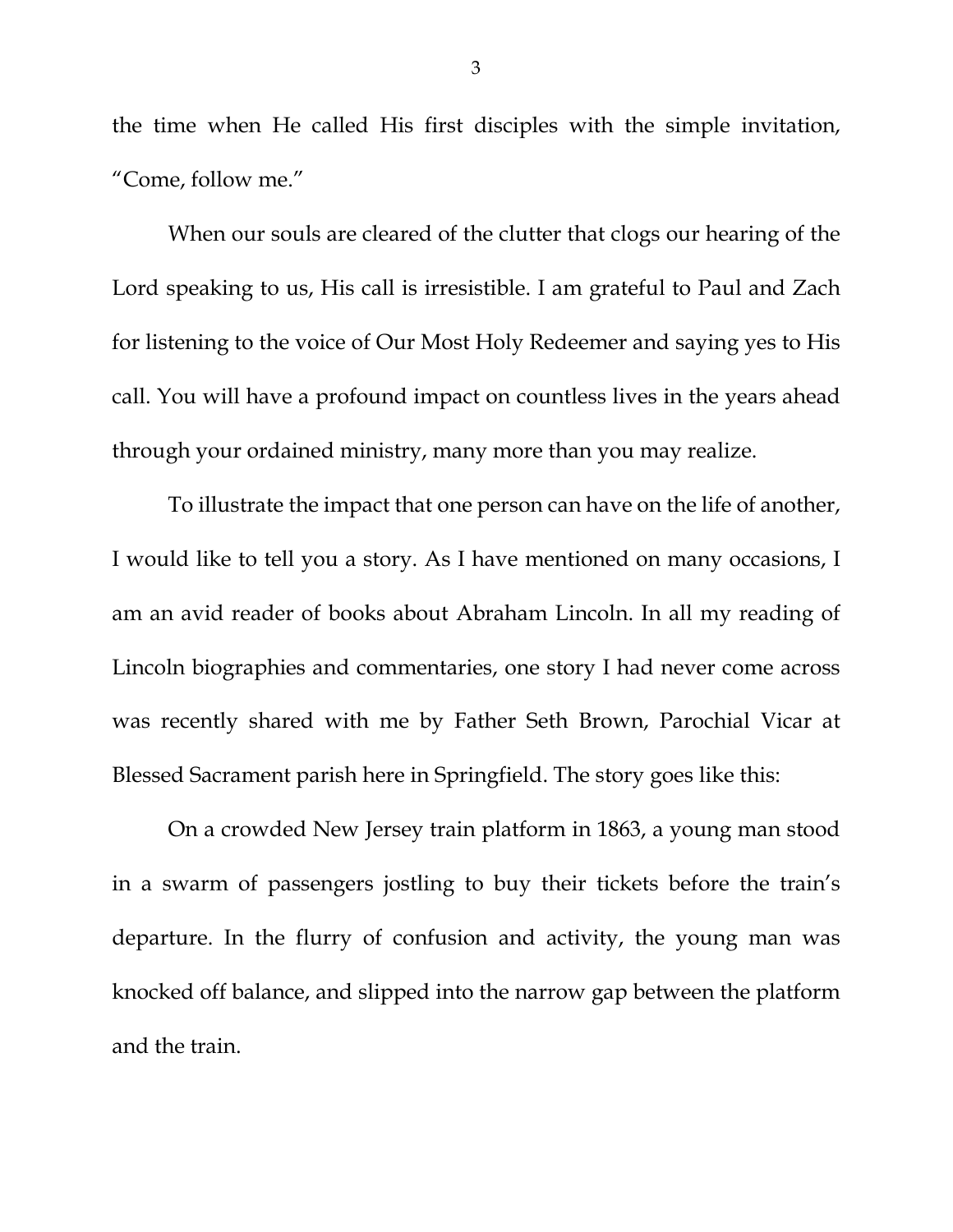Before he could pull himself up and out of danger, the locomotive lurched forward, catching his jacket, and began to drag the man down the track. But before he could be dragged to death or fall underneath the iron wheels, the man felt a firm hand brusquely grip the collar of his coat and vigorously heave him back up to safety.

Turning around, the young man recognized his rescuer: Edwin Booth, the most famous actor of his day. The young man said, "Mr. Booth I know who you are, but you do not know who I am: Robert Todd Lincoln, son of President Lincoln, at your service." The two talked briefly before going their separate ways; they would never see each other again.

Two years later, Edwin Booth's brother, John Wilkes Booth, would assassinate Robert Lincoln's father, President Abraham Lincoln, on Good Friday of 1865.

Unlike his brother, Edwin supported Lincoln and was distraught not only that the president had been assassinated, but that it had come by the hand of his own flesh and blood.

He sank into a deep depression, and refused to return to the stage for more than a year. He even contemplated suicide.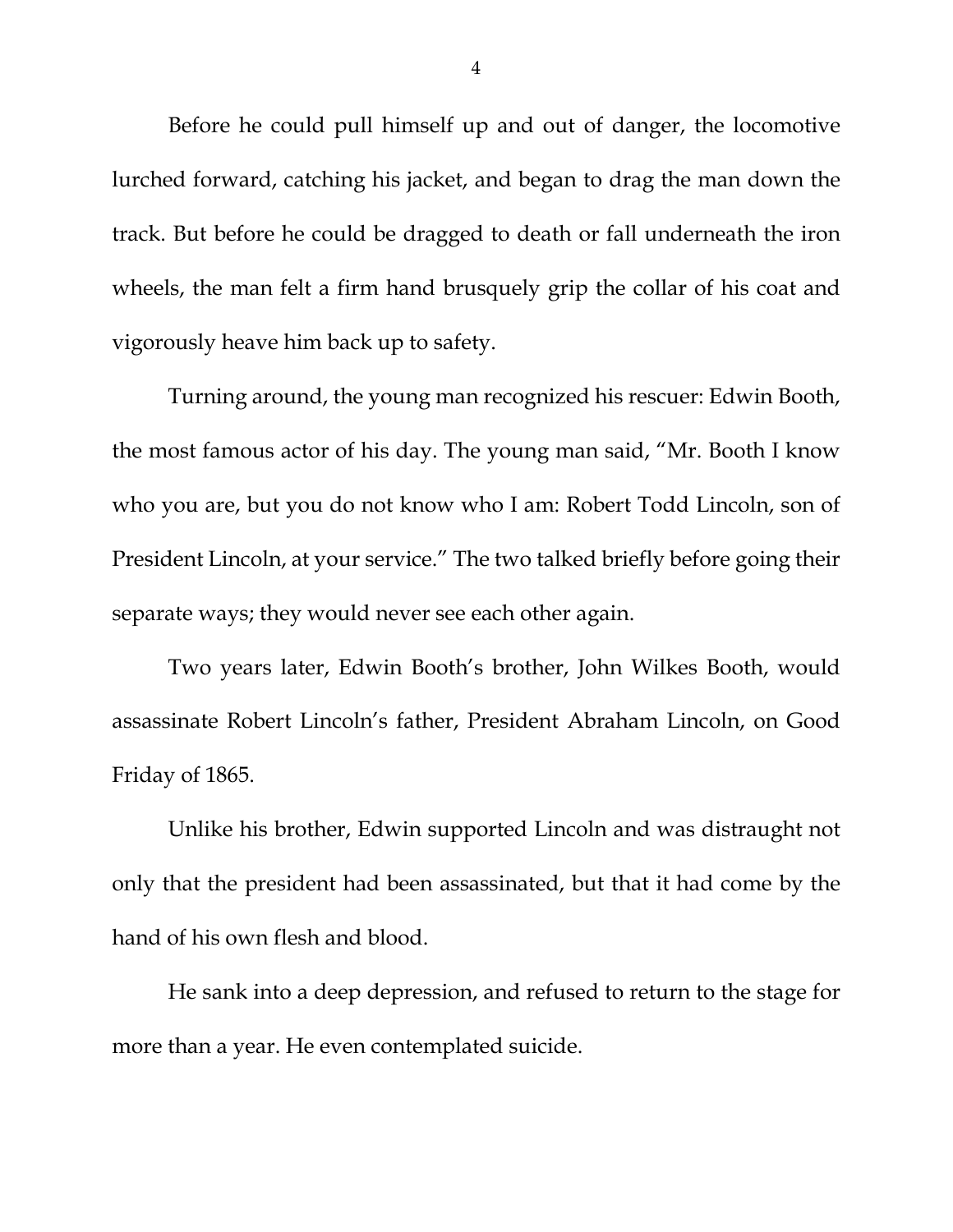But Booth told his friends that the one thought that saved him, the single consideration that stopped him from taking his own life, was the memory of saving the life of Robert Lincoln.

Now let's shift the scene.

It's daybreak.

And the Light of the World awaits His disciples on the shore of the Sea of Galilee, in a time and place of transition; passing from water to land, night to day, betrayal to fidelity, death to life, and former ways to an uncertain future of what it now means to be a disciple of the risen Lord. From catching nothing to being overwhelmed with the catch.

The Resurrected Jesus had first appeared to the eleven in the upper room, giving them his peace and the authority to forgive sins. And then Jesus sends them out, saying, "As the Father has sent me, so I send you." He launches them out to offer His peace and reconciling love to the fledgling Church and a hostile world.

But the disciples don't go anywhere but home.

Confused and afraid, they don't know what to do; so they do what they know. Instead of venturing out to proclaim the good news of the Risen Christ, they return to Galilee and to fishing.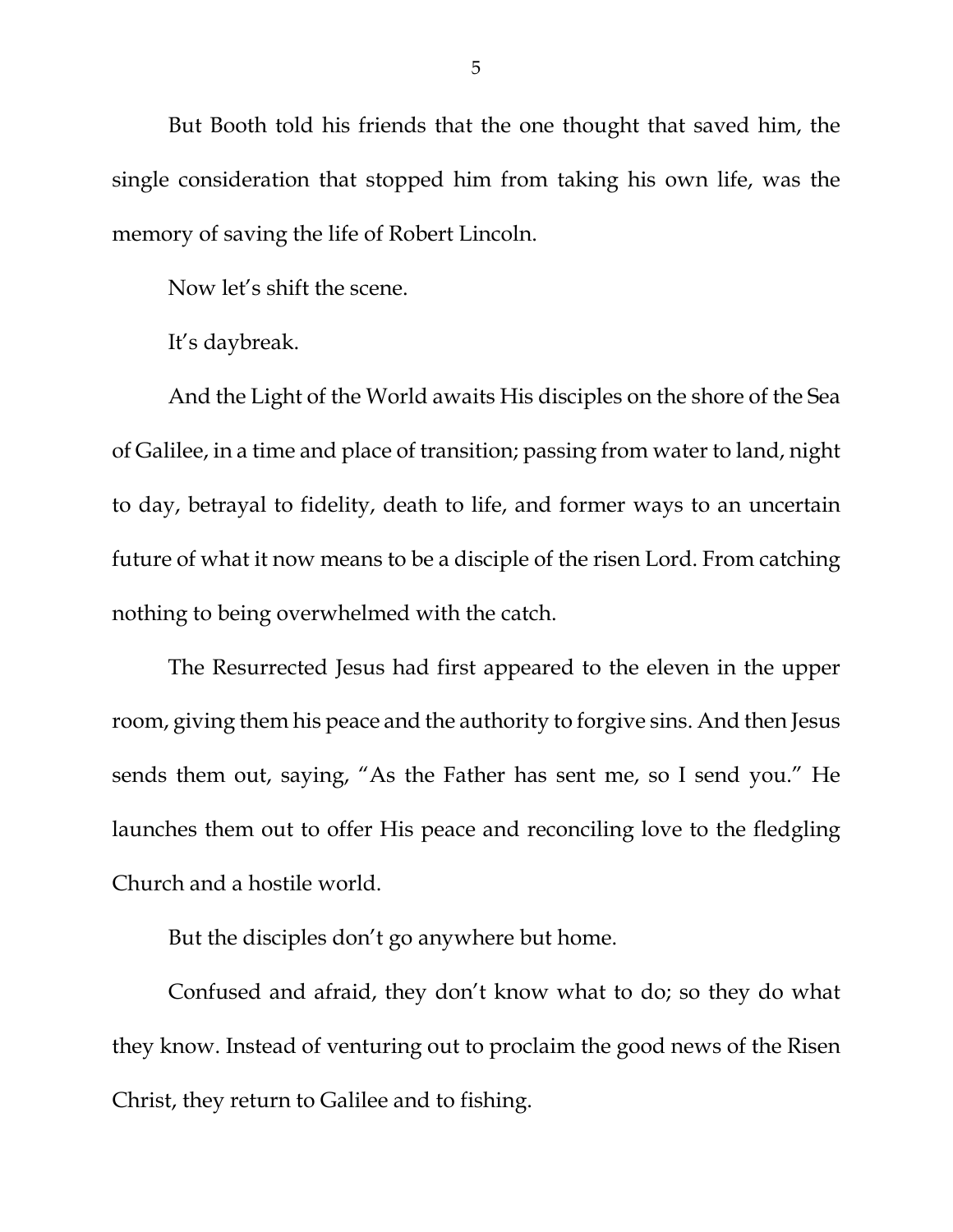Curiously, John tells us there are only seven of them. Seven, not Eleven, which means there is already a problem.

They were already coming apart at the seams, some going in one direction, some in another. And the seven remaining apostles return to what they know: fishing. It was their occupation before Jesus showed up, their way of life before they met Him, the only thing they know how to do without Him.

With their Lord seemingly absent, it seems for them right to get on with life. Memory is one thing, the future another.

Until they hear a familiar voice.

They cannot see who it is, but whoever it is calls across the water and tells them a truth they already know but that He should not know—that they have no fish. Then He tells them to try the other side of the boat. They do.

And the water roils with fish jumping into their nets.

As the saying goes, it's *déjà vu* all over again: the boats, the nets, the stranger calling out to them, calling them to Himself: Come.

Which is, you will remember, exactly how they started on their adventure with Jesus at the beginning not of John's Gospel, but of the other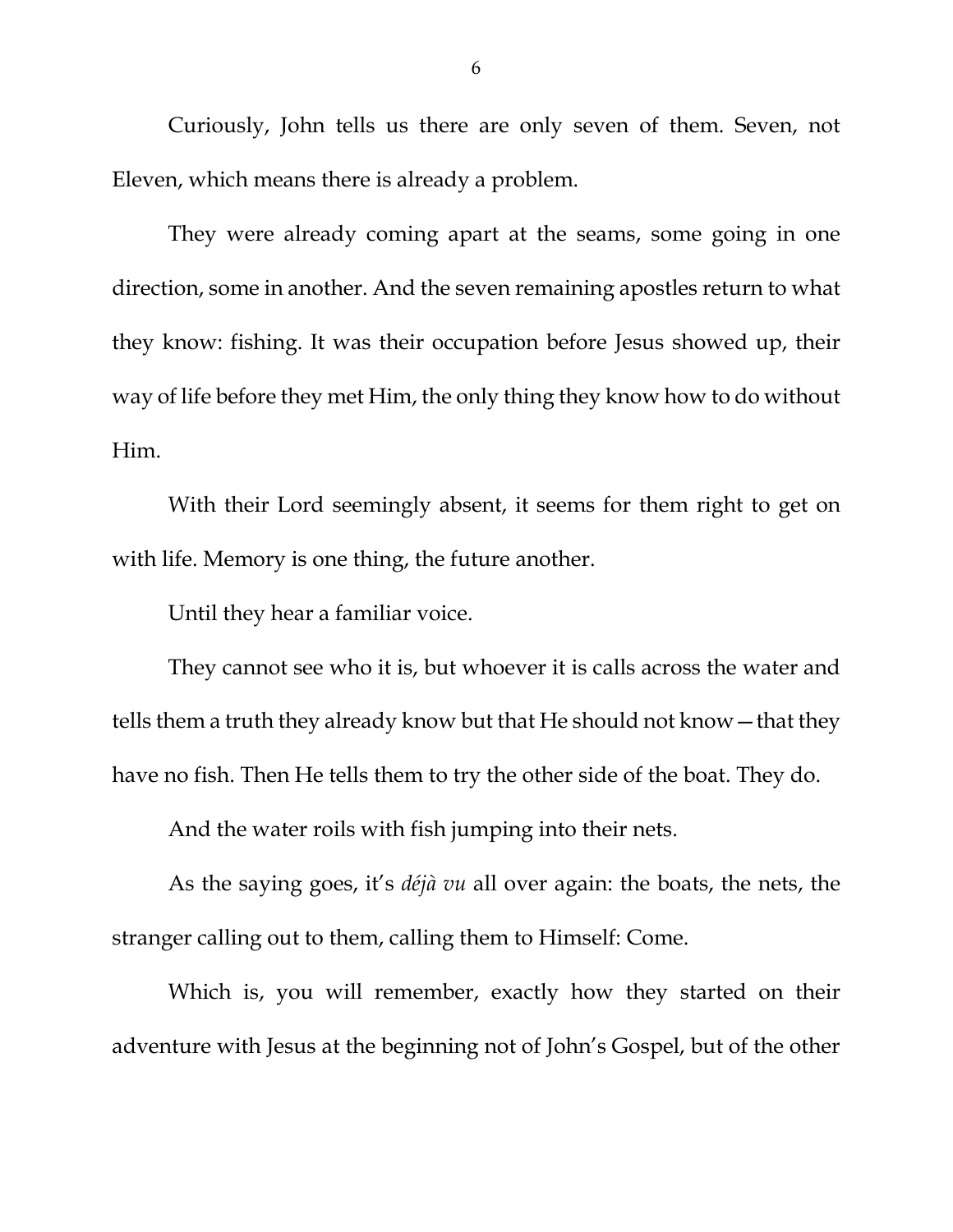three—Matthew, Mark, and Luke. Jesus called them, fishermen on their boats, to follow his voice, to come ashore, and spend time with him.

John ends his Gospel with this scene to provide the disciples with a familiar but new beginning. Confused and sliding back into their previous lives, Jesus transforms their place of spiritual regression into a lesson in mission, providing an illustration of how the new ministers of the Church will live and what they will do.

This, and the fiery, fortifying descent of the Holy Spirit, will turn a ragtag group of weak men into fearless proclaimers of the Resurrection to the point of martyrdom.

So what Jesus reveals then and there to them is intended just as much for us here and now. We too, by listening to and meditating on this final scene in John's Gospel, will see and hear Jesus tell us how we, too, may more faithfully and more zealously live as Christ's ordained ministers.

Such a life is, as seen in the Gospel, dependent on prayer, on listening to the voice of Jesus, and doing what He asks of you. For this reason, Paul and Zach, you will soon promise to "maintain and deepen the spirit of prayer that is proper" to this new way of life. You will pray the liturgy of the hours for yourselves and God's people. You will commit yourselves to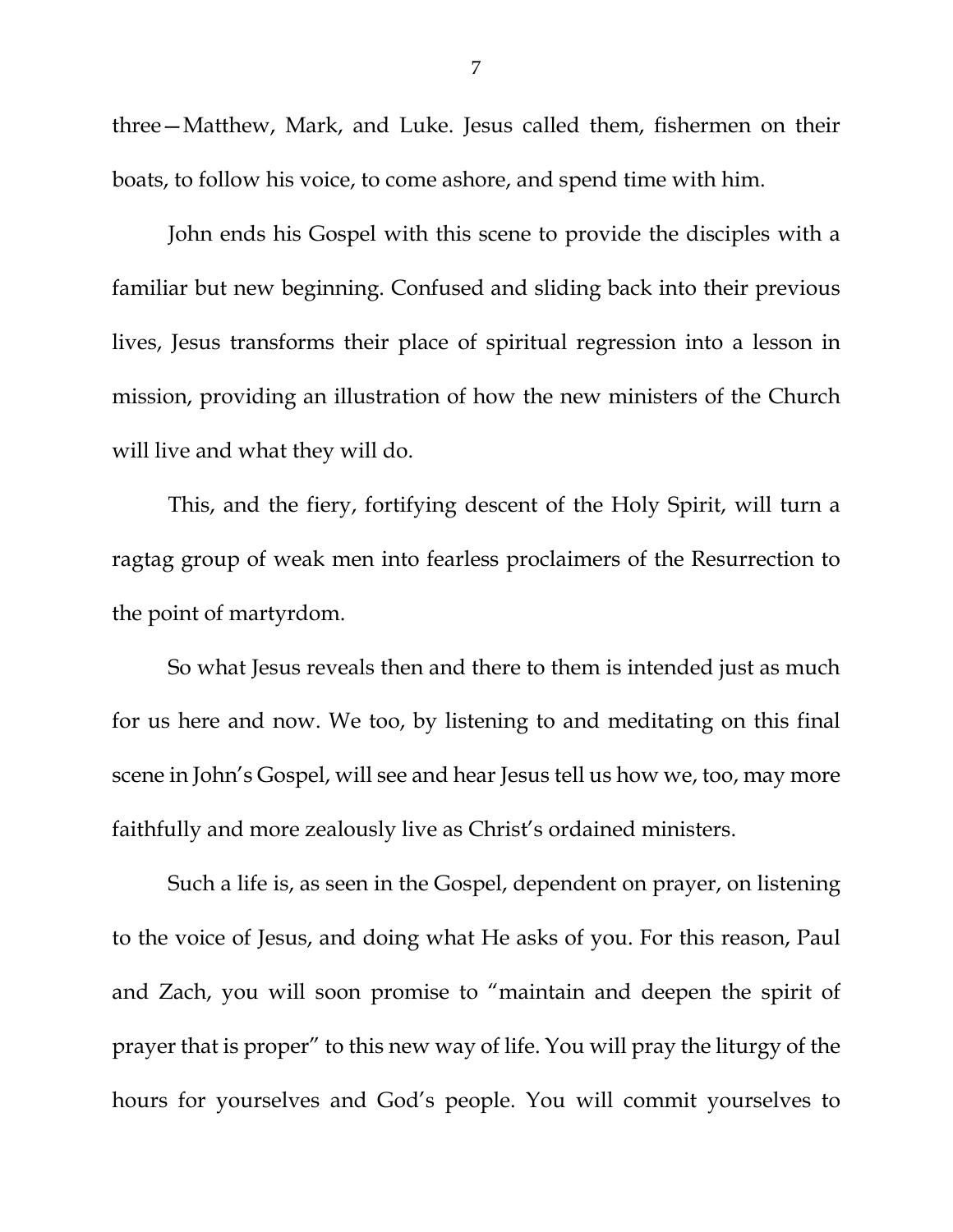celibacy as a sign of your dedication to Christ the Lord for the sake of the Kingdom of Heaven, in the obedient service of God and man to fulfill the mission entrusted to you by your diocesan bishop as successors of the apostles.

What then did He ask of his disciples? To "haul" or "draw in" the catch He provided, which is easier said than done. Jesus uses this same word for "haul" or "draw in" two other time in John's Gospel.

The first is in Chapter 6 during his Bread of Life Discourse, His teaching on the Eucharist where He says: "No one can come to me unless the Father who sent me draws him; and I will raise him up on the last day."  $(6:44)$ .

The second occurs during Jesus' final prediction of his passion before the Last Supper: And I, when I am lifted up from the earth, will draw all men to myself."

Here, at the end of the Gospel, Jesus reminds his ministers where and how He will draw in His catch: through His passion and death as well as its re-presentation in the liturgy. It is to this mystery of Christ's life that you will promise to conform your own lives.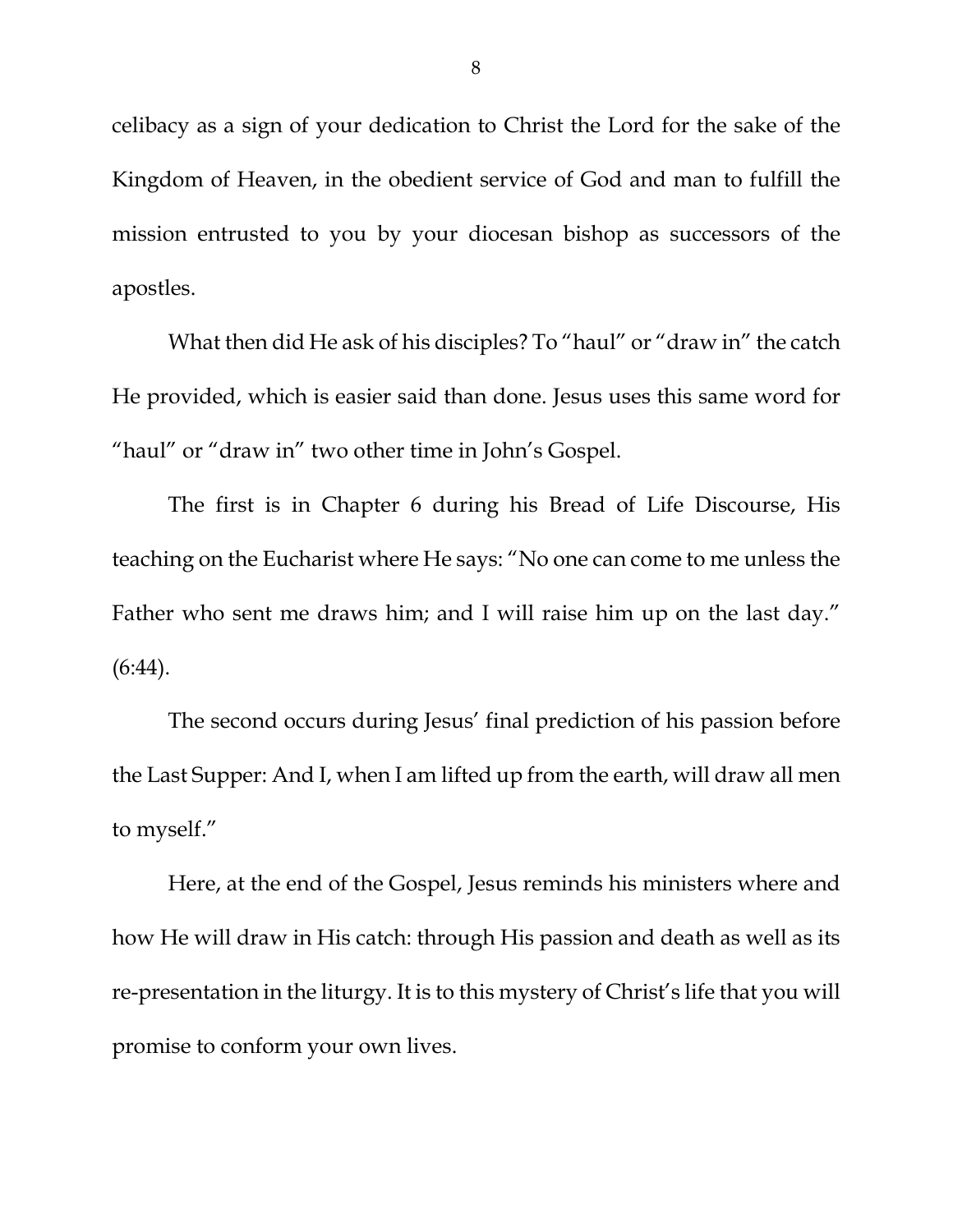But here they do not recognize the Lord until they had caught the fish. It is only after their nets are full that the Disciple whom Jesus loved exclaims to Peter, "It is the Lord!"

Yes, it is a miracle, reminiscent of the signs Jesus had worked during His ministry to reveal who He was and why He came, but it also presents a lesson for those of us called to ordained ministry.

We recognize Jesus' call in our own lives when our nets are full, when we are immersed in our vocation of being fishers of men, not in backsliding into former ways of life.

Then they bring what they have before Jesus and offer it to him, sitting down to a meal in which Jesus takes bread and gives it to them. The Eucharistic theme is unmistakable, and the mission He gives to His ministers is to be faithful stewards of the holy mysteries. Here is another of your ordination promises: to assist at the liturgy and allow Christ's own charity.

Under each of these, the Gospel, and the promises you will soon make, like Christ himself, you must dwell with his people in a place of transition, the place of passing from one place to another. You, as deacons and then next year as priests, will be called to live with and minister to people on their best days and on their worst days.

9